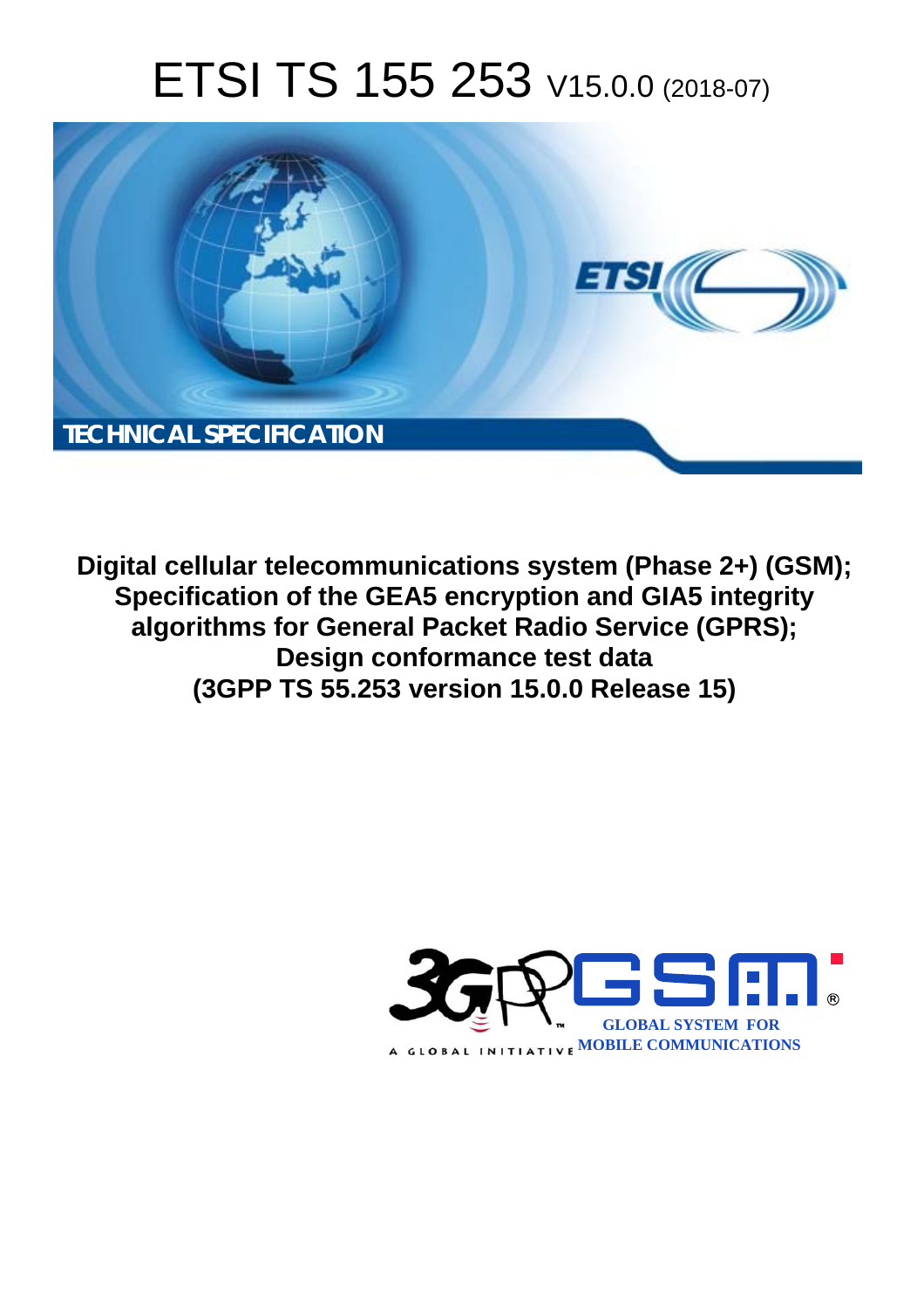Reference RTS/TSGS-0355253vf00

> Keywords GSM,SECURITY

#### *ETSI*

#### 650 Route des Lucioles F-06921 Sophia Antipolis Cedex - FRANCE

Tel.: +33 4 92 94 42 00 Fax: +33 4 93 65 47 16

Siret N° 348 623 562 00017 - NAF 742 C Association à but non lucratif enregistrée à la Sous-Préfecture de Grasse (06) N° 7803/88

#### *Important notice*

The present document can be downloaded from: <http://www.etsi.org/standards-search>

The present document may be made available in electronic versions and/or in print. The content of any electronic and/or print versions of the present document shall not be modified without the prior written authorization of ETSI. In case of any existing or perceived difference in contents between such versions and/or in print, the only prevailing document is the print of the Portable Document Format (PDF) version kept on a specific network drive within ETSI Secretariat.

Users of the present document should be aware that the document may be subject to revision or change of status. Information on the current status of this and other ETSI documents is available at <https://portal.etsi.org/TB/ETSIDeliverableStatus.aspx>

If you find errors in the present document, please send your comment to one of the following services: <https://portal.etsi.org/People/CommiteeSupportStaff.aspx>

#### *Copyright Notification*

No part may be reproduced or utilized in any form or by any means, electronic or mechanical, including photocopying and microfilm except as authorized by written permission of ETSI. The content of the PDF version shall not be modified without the written authorization of ETSI. The copyright and the foregoing restriction extend to reproduction in all media.

> © ETSI 2018. All rights reserved.

**DECT**TM, **PLUGTESTS**TM, **UMTS**TM and the ETSI logo are trademarks of ETSI registered for the benefit of its Members. **3GPP**TM and **LTE**TM are trademarks of ETSI registered for the benefit of its Members and of the 3GPP Organizational Partners. **oneM2M** logo is protected for the benefit of its Members.

**GSM**® and the GSM logo are trademarks registered and owned by the GSM Association.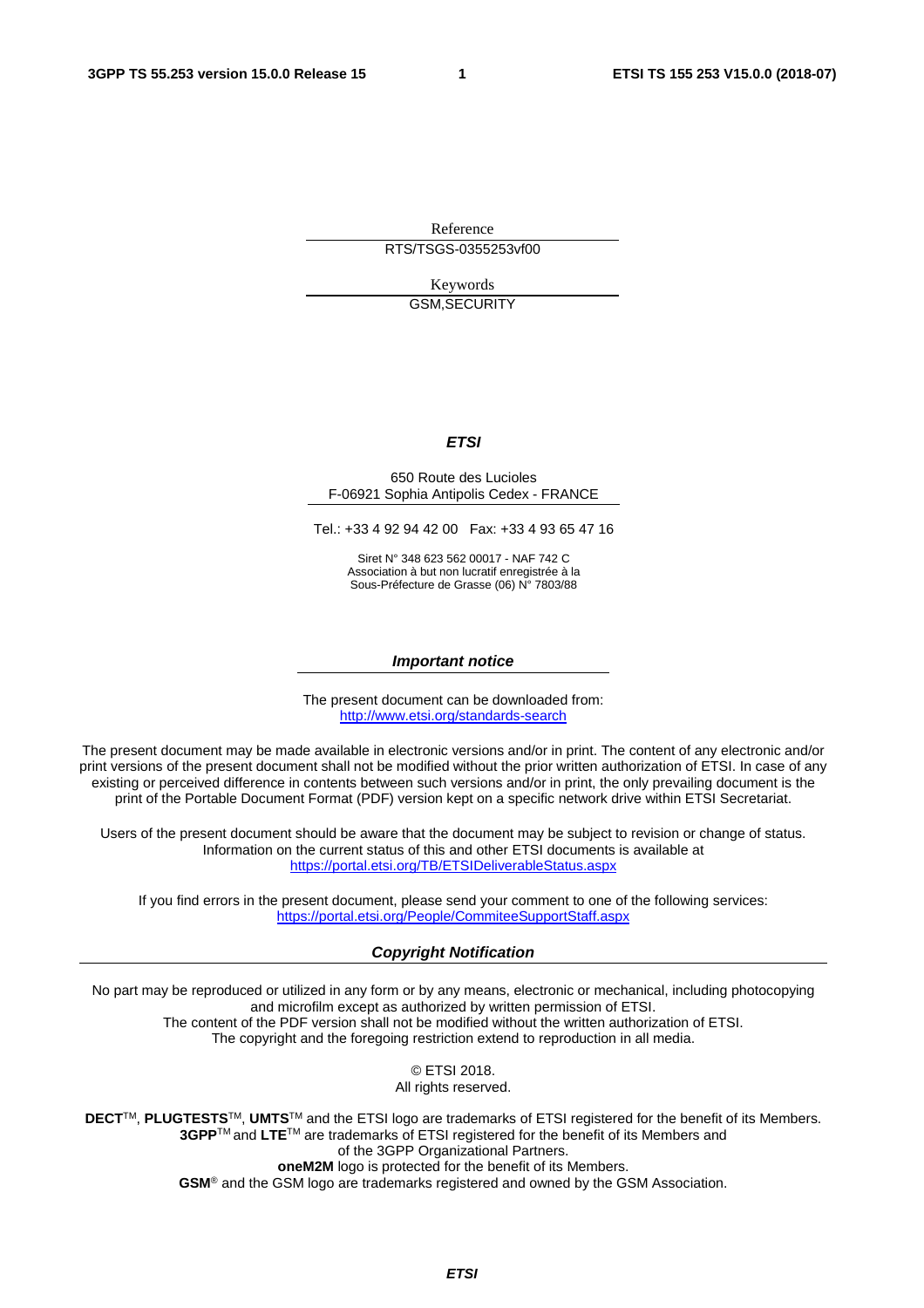## Intellectual Property Rights

#### Essential patents

IPRs essential or potentially essential to normative deliverables may have been declared to ETSI. The information pertaining to these essential IPRs, if any, is publicly available for **ETSI members and non-members**, and can be found in ETSI SR 000 314: *"Intellectual Property Rights (IPRs); Essential, or potentially Essential, IPRs notified to ETSI in respect of ETSI standards"*, which is available from the ETSI Secretariat. Latest updates are available on the ETSI Web server ([https://ipr.etsi.org/\)](https://ipr.etsi.org/).

Pursuant to the ETSI IPR Policy, no investigation, including IPR searches, has been carried out by ETSI. No guarantee can be given as to the existence of other IPRs not referenced in ETSI SR 000 314 (or the updates on the ETSI Web server) which are, or may be, or may become, essential to the present document.

#### **Trademarks**

The present document may include trademarks and/or tradenames which are asserted and/or registered by their owners. ETSI claims no ownership of these except for any which are indicated as being the property of ETSI, and conveys no right to use or reproduce any trademark and/or tradename. Mention of those trademarks in the present document does not constitute an endorsement by ETSI of products, services or organizations associated with those trademarks.

## Foreword

This Technical Specification (TS) has been produced by ETSI 3rd Generation Partnership Project (3GPP).

The present document may refer to technical specifications or reports using their 3GPP identities, UMTS identities or GSM identities. These should be interpreted as being references to the corresponding ETSI deliverables.

The cross reference between GSM, UMTS, 3GPP and ETSI identities can be found under [http://webapp.etsi.org/key/queryform.asp.](http://webapp.etsi.org/key/queryform.asp)

## Modal verbs terminology

In the present document "**shall**", "**shall not**", "**should**", "**should not**", "**may**", "**need not**", "**will**", "**will not**", "**can**" and "**cannot**" are to be interpreted as described in clause 3.2 of the [ETSI Drafting Rules](https://portal.etsi.org/Services/editHelp!/Howtostart/ETSIDraftingRules.aspx) (Verbal forms for the expression of provisions).

"**must**" and "**must not**" are **NOT** allowed in ETSI deliverables except when used in direct citation.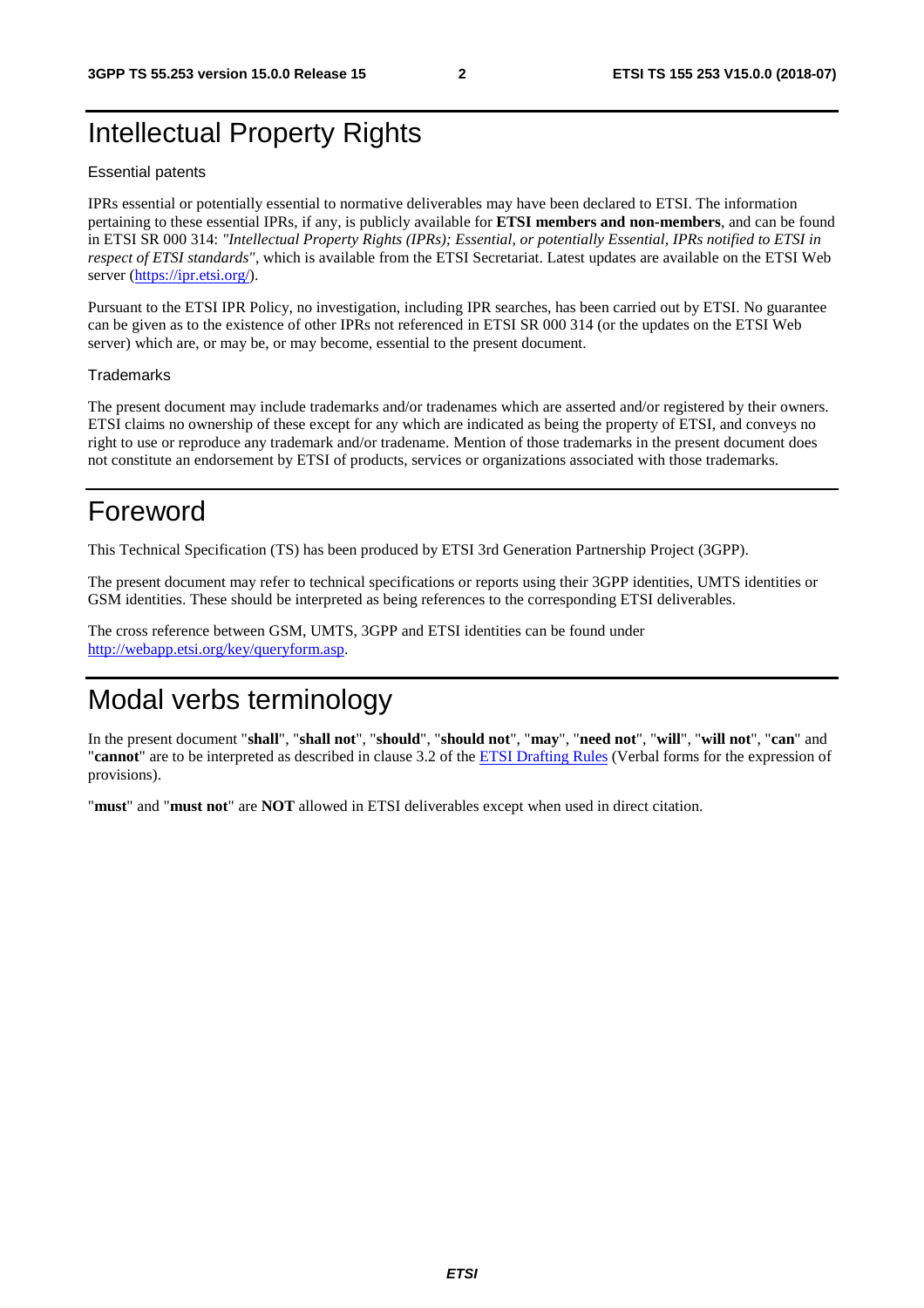# Contents

| 1                             |  |  |  |  |  |
|-------------------------------|--|--|--|--|--|
| 2                             |  |  |  |  |  |
| 3                             |  |  |  |  |  |
| 3.1<br>3.2                    |  |  |  |  |  |
| $\overline{4}$                |  |  |  |  |  |
| 4.1                           |  |  |  |  |  |
| 4.2                           |  |  |  |  |  |
| 4.2.1                         |  |  |  |  |  |
| 4.2.2                         |  |  |  |  |  |
| 4.2.3                         |  |  |  |  |  |
| 4.3                           |  |  |  |  |  |
| 5                             |  |  |  |  |  |
| <b>Annex A (informative):</b> |  |  |  |  |  |
|                               |  |  |  |  |  |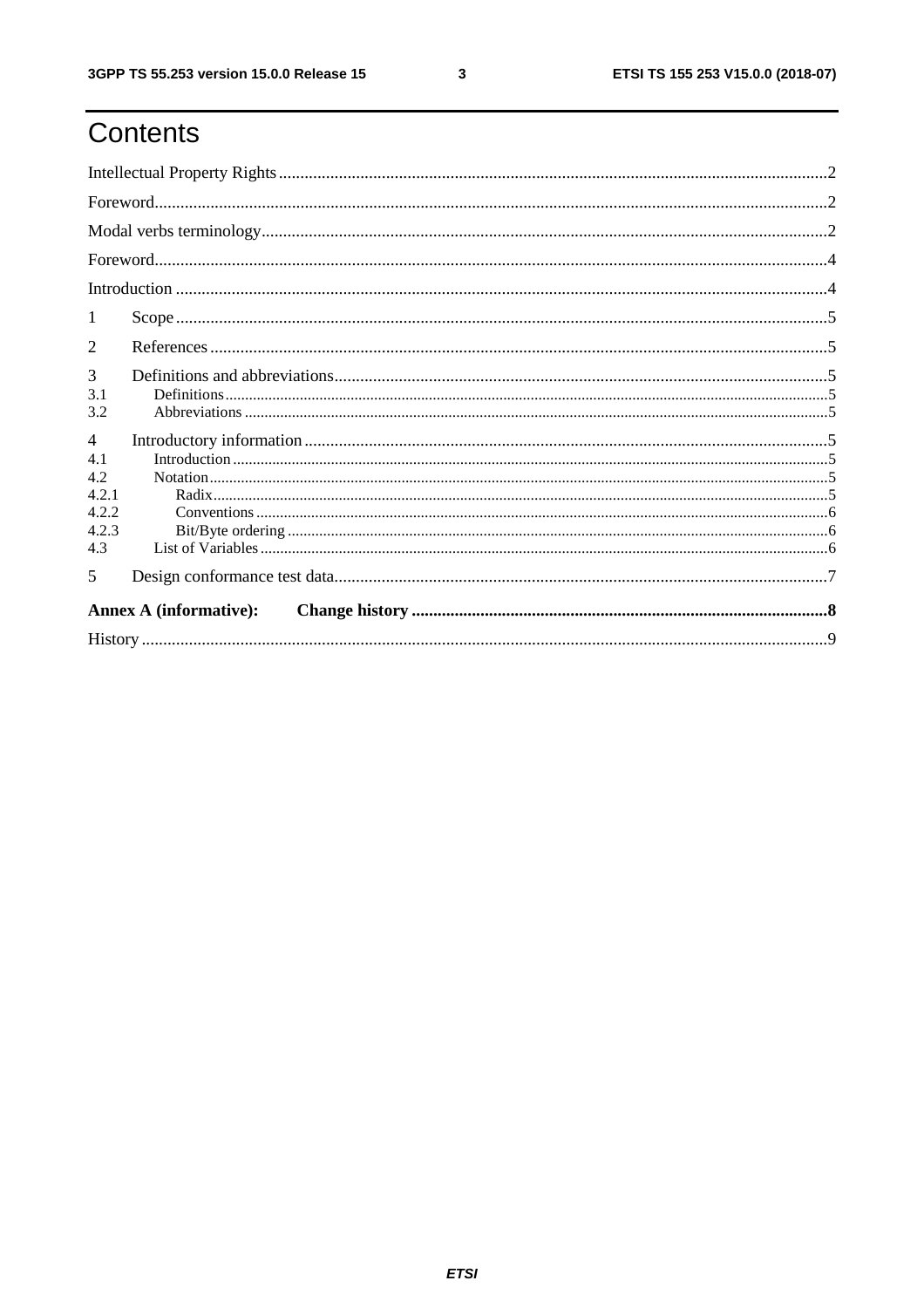# Foreword

This Technical Specification has been produced by the 3rd Generation Partnership Project (3GPP).

The contents of the present document are subject to continuing work within the TSG and may change following formal TSG approval. Should the TSG modify the contents of the present document, it will be re-released by the TSG with an identifying change of release date and an increase in version number as follows:

Version x.y.z

where:

- x the first digit:
	- 1 presented to TSG for information;
	- 2 presented to TSG for approval;
	- 3 or greater indicates TSG approved document under change control.
- y the second digit is incremented for all changes of substance, i.e. technical enhancements, corrections, updates, etc.
- z the third digit is incremented when editorial only changes have been incorporated in the document.

### Introduction

The present document has been prepared by the 3GPP Task Force, and gives a detailed specification of the 3GPP encryption algorithm GEA5 and integrity algorithm GIA5.

The present document is the second of three, which between them form the entire specification of the 3GPP encryption algorithm GEA5 and integrity algorithm GIA5:

- 3GPP TS 55.251: "3rd Generation Partnership Project; Technical Specification Group Services and System Aspects; Specification of the GEA5 encryption and GIA5 integrity algorithms for GPRS; GEA5 and GIA5 specification".
- 3GPP TS 55.252: "3rd Generation Partnership Project; Technical Specification Group Services and System Aspects; Specification of the GEA5 encryption and GIA5 integrity algorithms for GPRS; Implementers' test data".
- **3GPP TS 55.253: "3rd Generation Partnership Project; Technical Specification Group Services and System Aspects; Specification of the GEA5 encryption and GIA5 integrity algorithms for GPRS; Design conformance test data".**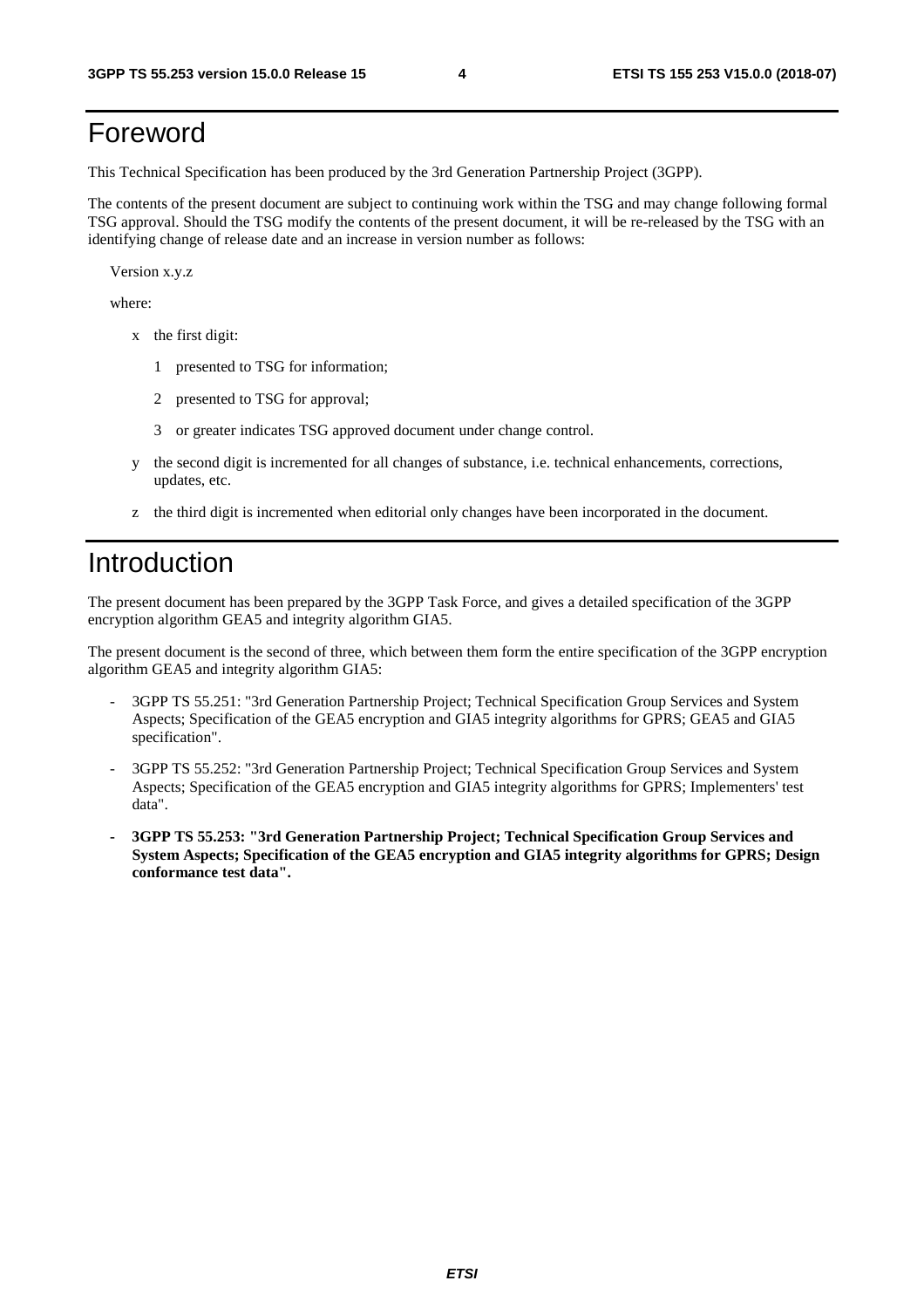## 1 Scope

The present document defines the design conformance test data of the 3GPP encryption algorithm GEA5 and integrity algorithm GIA5.

# 2 References

The following documents contain provisions which, through reference in this text, constitute provisions of the present document.

- References are either specific (identified by date of publication, edition number, version number, etc.) or non-specific.
- For a specific reference, subsequent revisions do not apply.
- For a non-specific reference, the latest version applies. In the case of a reference to a 3GPP document (including a GSM document), a non-specific reference implicitly refers to the latest version of that document *in the same Release as the present document*.
- [1] 3GPP TR 21.905: "Vocabulary for 3GPP Specifications".
- [2] 3GPP TS 55.251: "Specification of the GEA5 and GIA5 encryption algorithms for GPRS; GEA5 and GIA5 specification".

# 3 Definitions and abbreviations

#### 3.1 Definitions

For the purposes of the present document, the terms and definitions given in 3GPP TR 21.905 [1] and the following apply. A term defined in the present document takes precedence over the definition of the same term, if any, in 3GPP TR 21.905 [1].

### 3.2 Abbreviations

For the purposes of the present document, the abbreviations given in 3GPP TR 21.905 [1] and the following apply. An abbreviation defined in the present document takes precedence over the definition of the same abbreviation, if any, in 3GPP TR 21.905 [1].

## 4 Introductory information

#### 4.1 Introduction

The confidentiality algorithm GEA5 is a stream cipher that is used to encrypt/decrypt blocks of data under a confidentiality key KC128. The block of data may be between 1 and 65536 octets long. The algorithm uses SNOW 3G [2] as a keystream generator

The integrity algorithm GIA5 computes a 32-bit MAC (Message Authentication Code) of a given input message using an integrity key KI128. The approach adopted uses SNOW 3G.

#### 4.2 Notation

#### 4.2.1 Radix

The prefix "0x" is used to indicate hexadecimal numbers.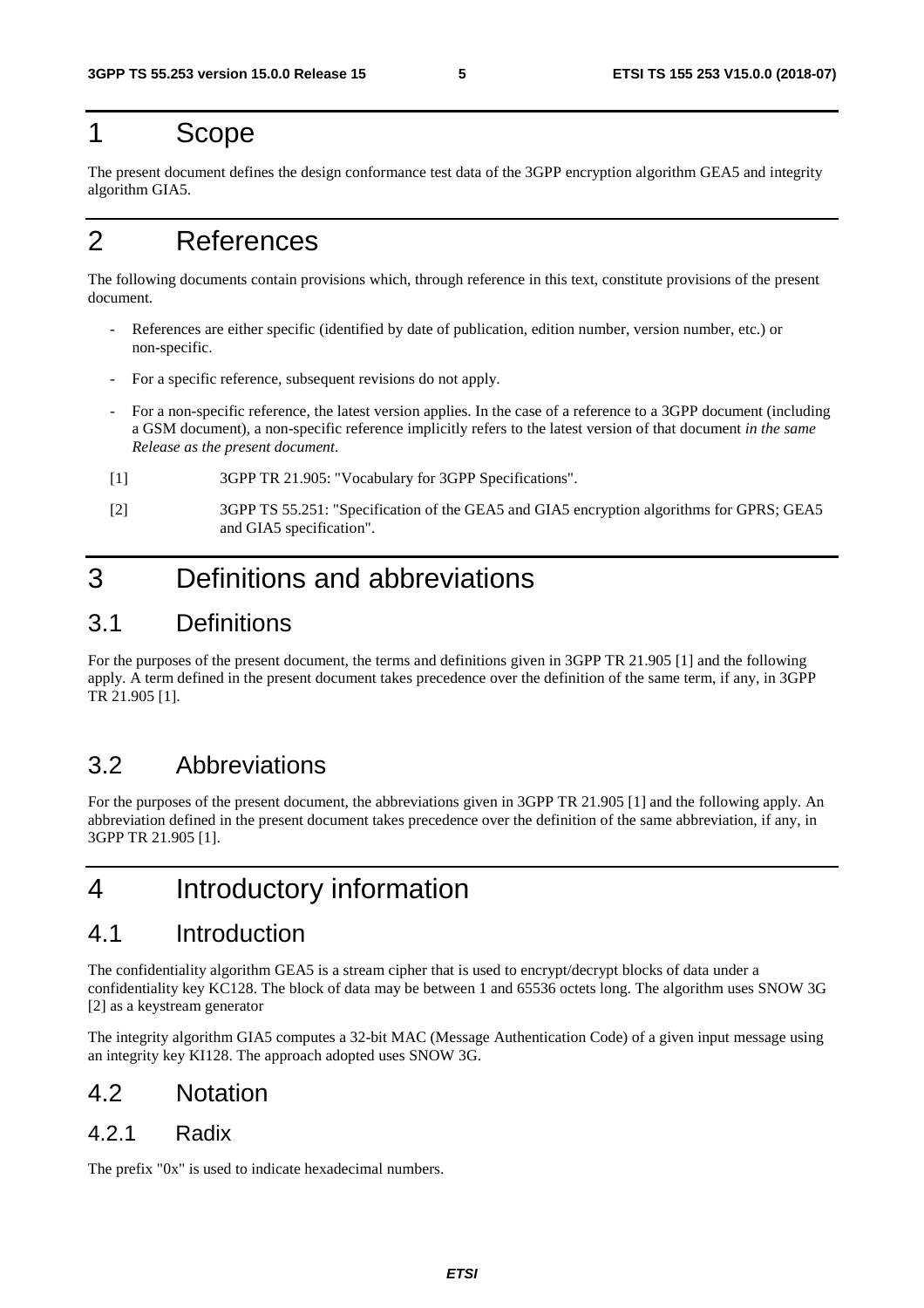#### 4.2.2 Conventions

The assignment operator "=", is used as in several programming languages. So:

 $\langle$ variable $\rangle$  =  $\langle$ expression $\rangle$ 

means that <*variable*> assumes the value that <*expression*> had before the assignment took place. For instance:

 $x = x + y + 3$ 

means:

(new value of *x*) becomes (old value of *x*) + (old value of  $y$ ) + 3.

#### 4.2.3 Bit/Byte ordering

All data variables in the present document are presented with the most significant bit (or byte) on the left hand side and the least significant bit (or byte) on the right hand side. Where a variable is broken down into a number of sub-strings, the left most (most significant) sub-string is numbered 0, the next most significant is numbered 1 and so on through to the least significant.

For example an n-bit MESSAGE is subdivided into 64-bit substrings  $MB_0, MB_1...MB_i$  so for a message:

0x0123456789ABCDEFFEDCBA987654321086545381AB594FC28786404C50A37…

is:

 $MB_0 = 0x0123456789ABCDEF$ MB1 **=** 0xFEDCBA9876543210  $MB_2 = 0x86545381AB594FC2$  $MB_3 = 0x8786404C50A37...$ 

In binary this would be:

000000010010001101000101011001111000100110101011110011011110111111111110…

with

```
MB0 = 0000000100100011010001010110011110001001101010111100110111101111 
MB1 = 1111111011011100101110101001100001110110010101000011001000010000 
MB2 = 1000011001010100010100111000000110101011010110010100111111000010 
MB3 = 1000011110000110010000000100110001010000101000110111…
```
#### 4.3 List of Variables

CONSTANT-F a 32-bit parameter which is constant for any given FRAMETYPE input.

- DIRECTION the 1-bit input to both the GEA5 and GIA5 functions indicating the direction of transmission (uplink or downlink).
- FRAMETYPE an 8-bit input to the GEA5 and GIA5 functions indicating the type of frame to be protected.
- INPUT the 32-bit time variant input to the GEA5 function.
- INPUT-I the 32-bit time variant input to the GIA5 function.
- KC128 the 128-bit confidentiality key.
- KI128 the 128-bit integrity key.

KS[i] the ith bit of keystream produced by the keystream generator.

L the number of 32-bit words of SNOW 3G keystream that are generated by GEA5 (equal to  $\Box M / 4 \Box$ ).

LENGTH a 64 bit parameter defined within GIA5 which specifies the number of bits of message to be MAC'd (equal to 8 times M).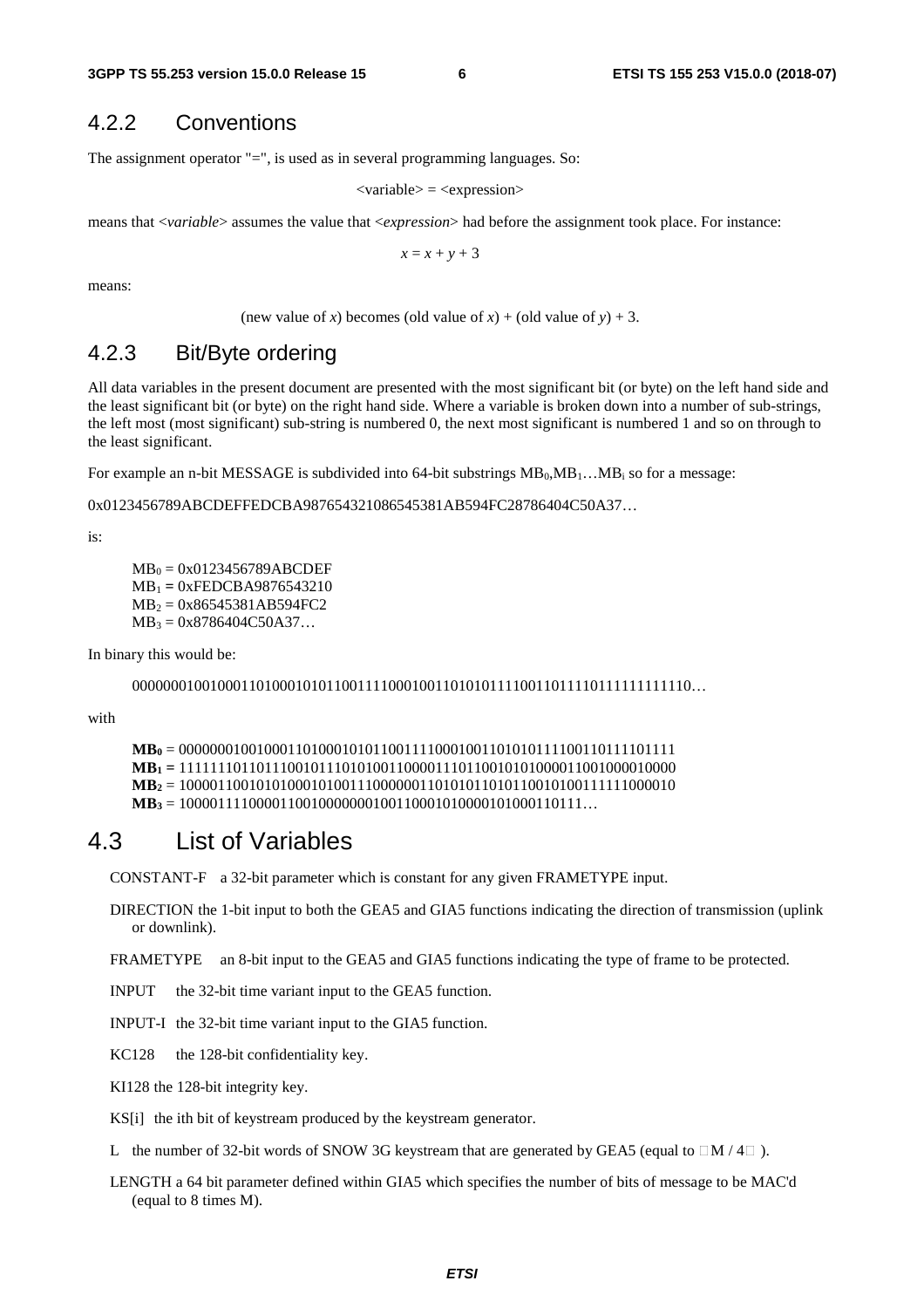M the input to the GEA5 function which specifies the number of octets of output required (1-65536); also the input to the GIA5 function which specifies the number of octets of message to be MAC' (1-65536).

MAC the 32-bit message authentication code (MAC) produced by the integrity function GIA5.

MESSAGE the input bitstream of LENGTH bits that is to be processed by the GIA5 function.

OUTPUT the output octets from the GEA5 function.

- S1, S2, … a sequence of 64-bit words derived from MESSAGE and LENGTH which is used within GIA5 to construct the MAC.
- z1, z2, … the 32-bit words forming the keystream sequence of SNOW 3G. The word produced first is z1, the next word z2 and so on.

# 5 Design conformance test data

This clause only available under licence.

See [http://www.etsi.org/about/what-we-do/security-algorithms-and-codes/cellular-algorithm-licences.](http://www.etsi.org/about/what-we-do/security-algorithms-and-codes/cellular-algorithm-licences)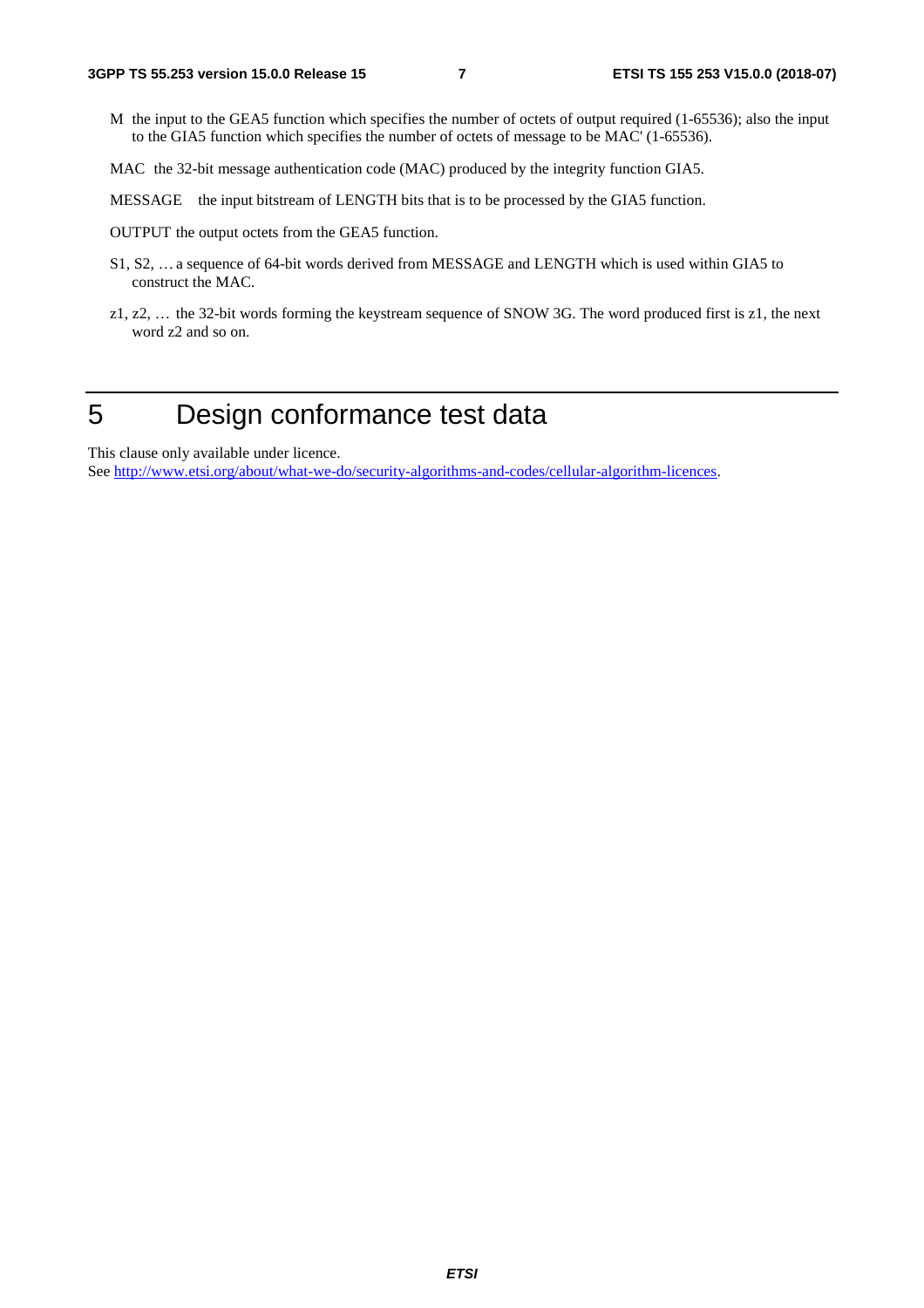# Annex A (informative): Change history

| <b>Change history</b> |                          |             |      |  |  |                                                  |  |            |  |
|-----------------------|--------------------------|-------------|------|--|--|--------------------------------------------------|--|------------|--|
| <b>Date</b>           | Meeting                  | <b>TDoc</b> | ICR. |  |  | <b>Rev Cat Subject/Comment</b>                   |  | <b>New</b> |  |
|                       |                          |             |      |  |  |                                                  |  | version    |  |
| 2017-03               | SA#75                    | SP-170091   |      |  |  | Presented for approval                           |  | 2.0.0      |  |
| 2017-03               | SA#75                    |             |      |  |  | Upgrade to change control version                |  | 13.0.0     |  |
| 2017-03               | SA#75                    |             |      |  |  | Promotion to Release 14 without technical change |  | 14.0.0     |  |
| 2018-06               | $\overline{\phantom{0}}$ | -           |      |  |  | Update to Rel-15 version (MCC)                   |  | 15.0.0     |  |